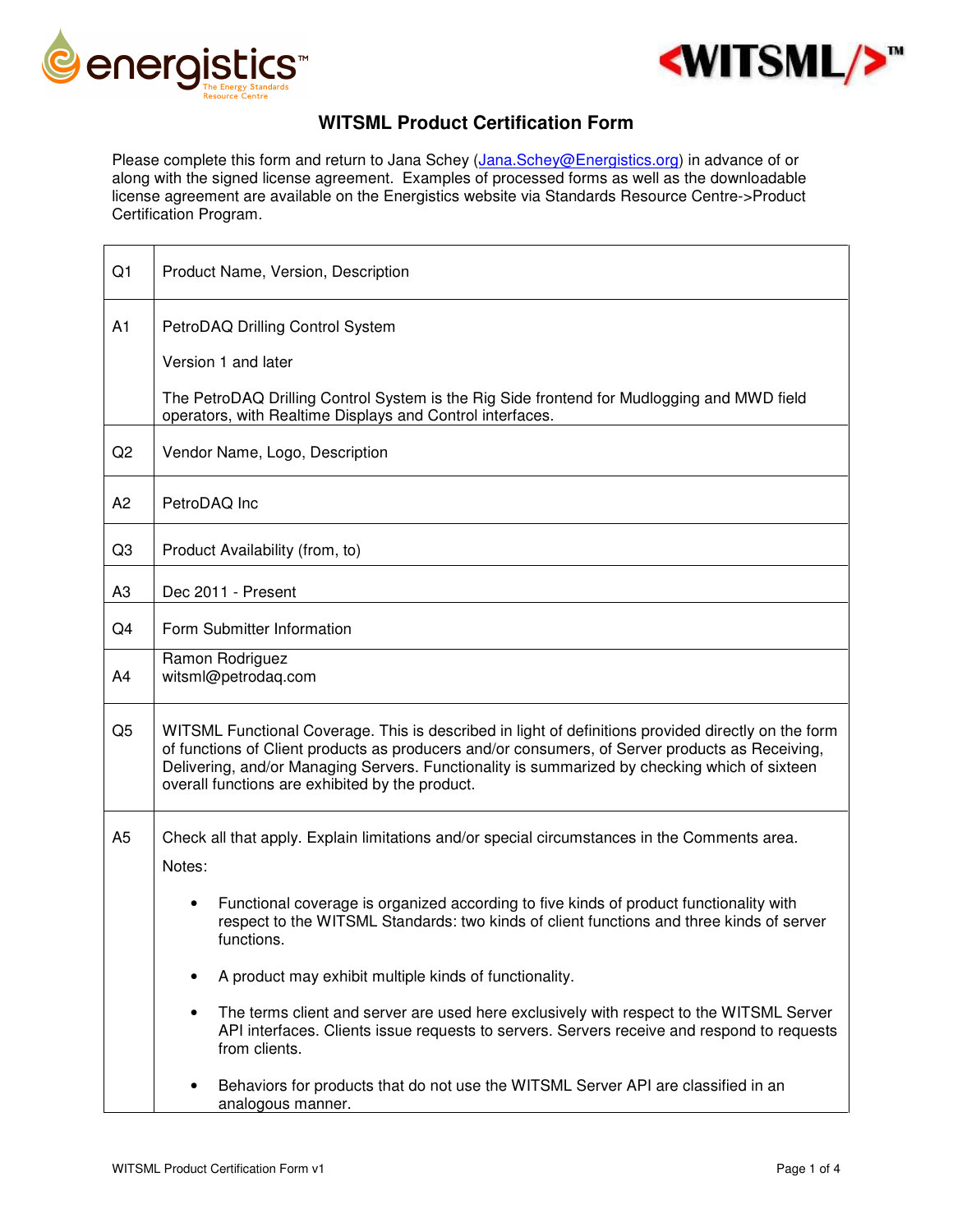The five product classifications of WITSML functional coverage are:

## Client Products

- 1. WITSML Producer Client -- a product that generates or otherwise obtains data that is formulated as WITSML object instances and sent to a WITSML Server to be incorporated in that server's data population. Examples of such products include products that pick up real-time data from sensor devices, format it, and send it to a server; and products that extract data from data stores, format it, and send it to a server.
- 2. WITSML Consumer Client -- a product that issues requests for data as queries of subscriptions to a WITSML Server and then receives data as query responses or subscription publications. Examples of such products include products that acquire data from a server, possibly reformat it, and delivery it to an application program or viewer utility.
- 1&2. Products the exhibit combined Producer and Consume Client functions may be application programs that operate directly on a WITSML Server, such as a mudlogging application or a pore pressure analysis application.

## Server Products

- 3. WITSML Receiving Server -- a product that performs WITSML Server functions in general and, in particular, acquires data from external sources. Data acquisition may be through WITSML API interfaces or other mechanisms.
- 4. WITSML Delivering Server -- a product that performs WITSML Server functions in general and, in particular, delivers data to external destinations. Data delivery may be through WITSML API interfaces or other mechanisms.
- 5. WITSML Managing Server -- a product that performs WITSML Server functions in general and, in particular, supports requests from authorized client applications to augment (extend), modify, or delete (part or all) WITSML object instances.
- 3&4. The general understanding and expectation is that a product characterized as a WITSML Server supports both Receiving and Delivering Server functionality.
- 3&4&5. The addition of Managing Server functionality allows a WITSML Server product to do more than store and forward data, such as supporting data quality management client applications that help ensure the integrity and quality of data content in a Server data population.

## General Functions

6. Virtually all products associated with the WITSML Standards will issue and/or process WITSML Server General Functions to determine the capabilities and version of a server product.

1. WITSML Producer Client A product that (generates and) sends WITSML object instances to a destination process:

1a [\_x\_\_] Sends to a WITSML Server using AddToStore interface 1b [ ] Otherwise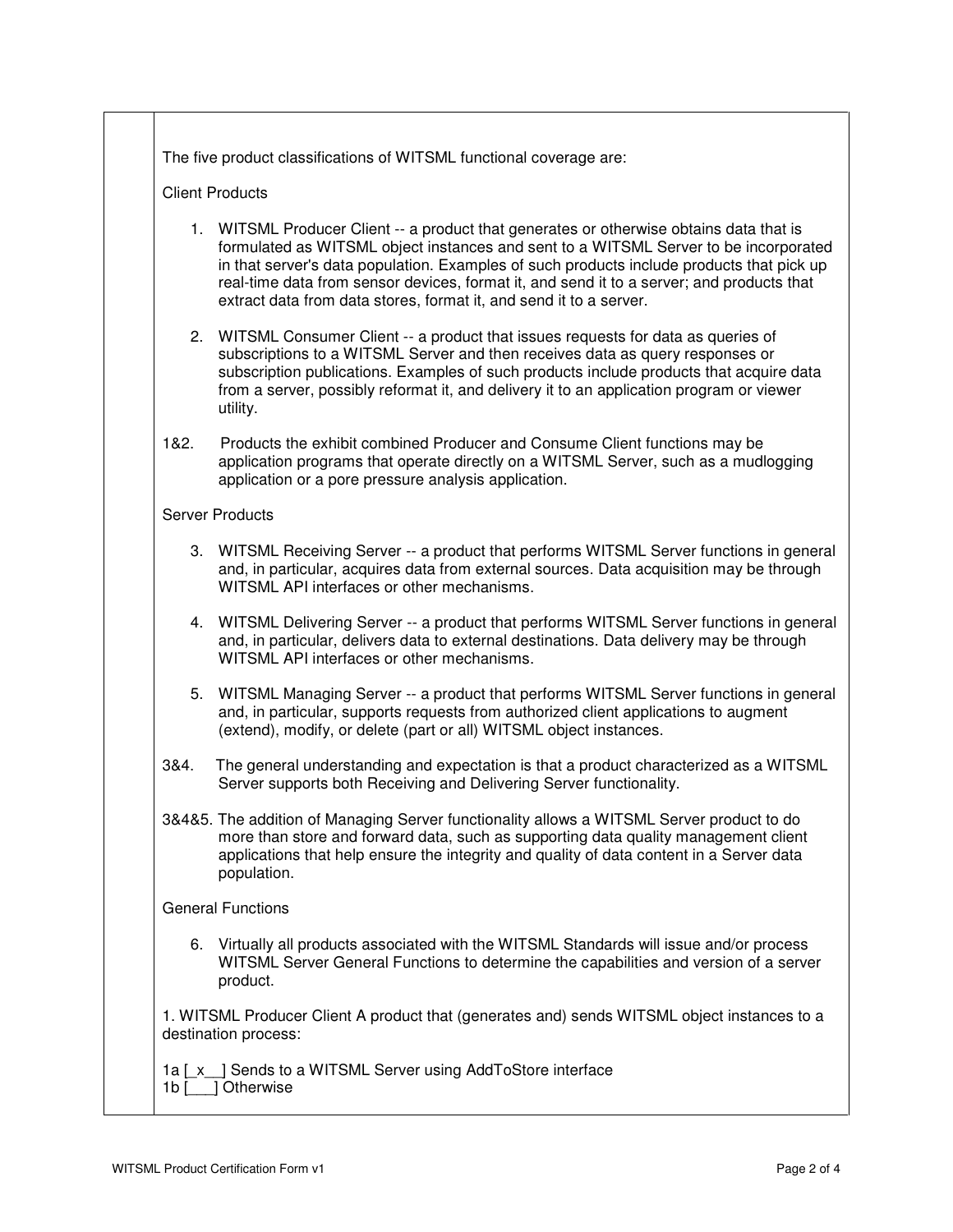|                | 2. WITSML Consumer Client A product that requests and receives WITSML data from a source<br>process:                                                                                                                                                                              |
|----------------|-----------------------------------------------------------------------------------------------------------------------------------------------------------------------------------------------------------------------------------------------------------------------------------|
|                | 2a [x ] Queries a WITSML Server using GetFromStore interface<br>] Subscribes to a WITSML Server using Publish interface<br>$2b$ [<br>1 Otherwise<br>2c [                                                                                                                          |
|                | 3. WITSML Receiving Server A product that performs the WITSML Server interfaces and receives<br>data from source processes:                                                                                                                                                       |
|                | ] Receives WITSML object instances via AddToStore interface<br>3a [<br>] Otherwise receives WITSML object instances<br>$3b$ $\lceil$<br>Receives non-WITSML form data treated as if it were WITSML<br>$3c$ [<br>object instances or a virtual equivalent                          |
|                | 4. WITSML Delivering Server A product that performs the WITSML Server interfaces and delivers<br>data to destination processes:                                                                                                                                                   |
|                | ] Delivers WITSML data in response to queries via GetFromStore<br>4a [<br>interface<br>$4b$ [<br>] Publishes WITSML data in response to subscriptions via the Publish interface                                                                                                   |
|                | Otherwise delivers WITSML data<br>4c [<br>4d [<br>Delivers non-WITSML form data derived from WITSML object<br>instances or a virtual equivalent                                                                                                                                   |
|                | 5. WITSML Managing Server A product that performs the WITSML Server interfaces and<br>manages (augments, changes, deletes portions, or deletes entirely) WITSML object instances or a<br>virtual equivalent:                                                                      |
|                | ] Processes modification requests via AddToStore,<br>5a [<br>UpdateInStore, DeleteFromStore interfaces<br>5b [ ] Otherwise processes modification requests                                                                                                                        |
|                | 6. WITSML General Functions A product that issues general WITSML Server interface requests to<br>a WITSML Server:                                                                                                                                                                 |
|                | 6a [x ] Issues GetVersion and/or GetCapabilities<br>A product that performs the general WITSML Server interfaces:<br>6b [ ] Processes GetVersion and/or GetCapabilities                                                                                                           |
| Q <sub>6</sub> | WITSML Data Coverage. This is described by indicating for each of twenty types of data whether<br>the data is Delivered and/or Received by the product. Provision for additional data type support is<br>given. Special limitations between Functions and Data must be explained. |
| A <sub>6</sub> | Mark D for Deliver and R for Receive, as applicable. If all functions do not apply, note either<br>functions supported or functions not-supported, e.g. supported by 1a. Explain other limitations or<br>special cases in the Comments area.                                      |
|                | Realtime<br><b>RD</b><br>Well                                                                                                                                                                                                                                                     |

Г

┑

٦